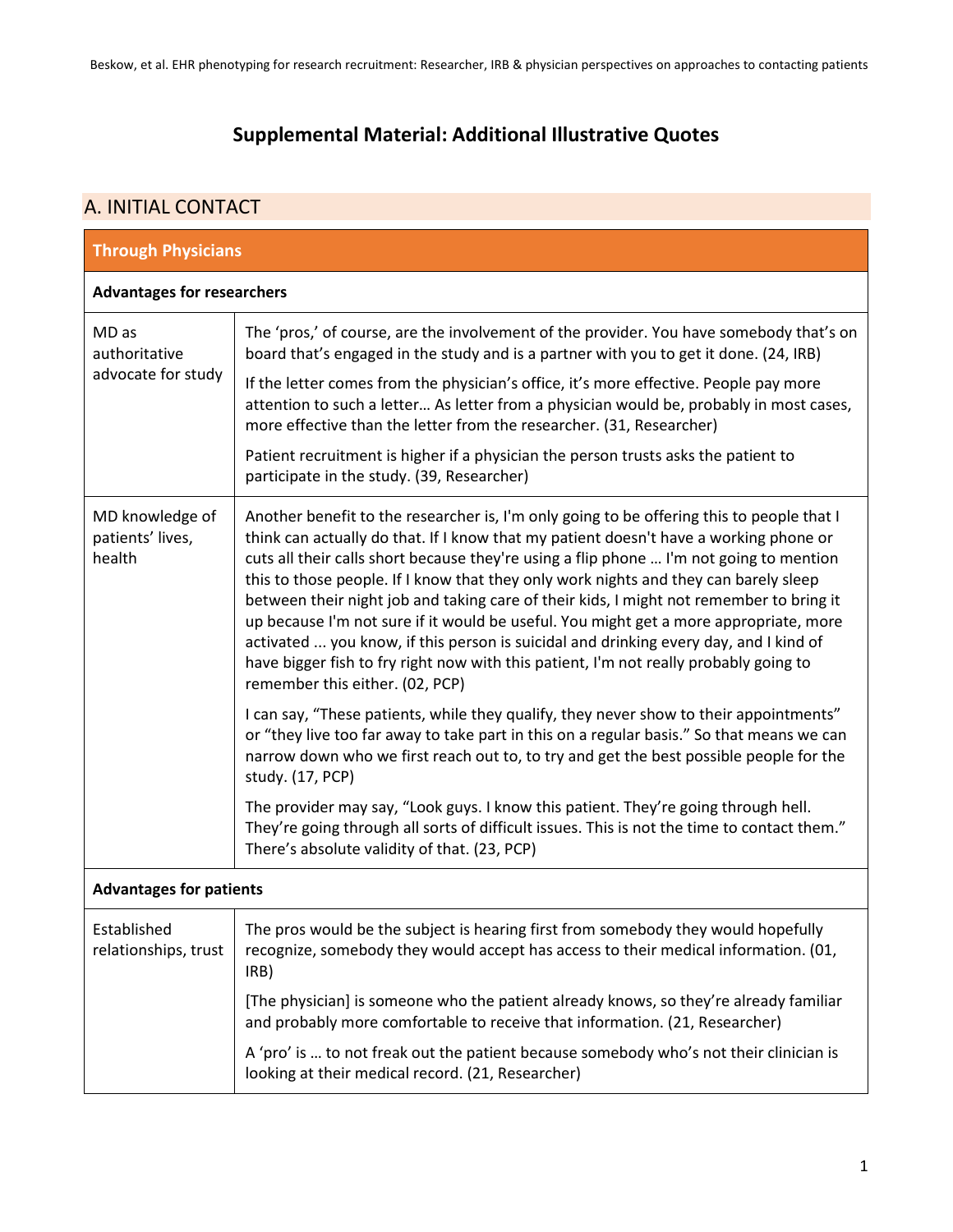| Relationship to<br>healthcare        | It can cause confusion in the medical care with the physician or other healthcare<br>provider not knowing what their patients are being approached about and potentially<br>participating in. (24, IRB)                                                                                                                                                                                                                                                                                                                                                                                                       |  |
|--------------------------------------|---------------------------------------------------------------------------------------------------------------------------------------------------------------------------------------------------------------------------------------------------------------------------------------------------------------------------------------------------------------------------------------------------------------------------------------------------------------------------------------------------------------------------------------------------------------------------------------------------------------|--|
| <b>Disadvantages for researchers</b> |                                                                                                                                                                                                                                                                                                                                                                                                                                                                                                                                                                                                               |  |
| MD as bottleneck                     | Just thinking about my own practice, it is  quite possible that it would be lost in the<br>shuffle. Knowing myself and my colleagues, there's just so many pieces of paper, and<br>emails, and messages that you're probably not gonna get the same amount of attention<br>than if it was addressed to the patients directly. (19, PCP)                                                                                                                                                                                                                                                                       |  |
|                                      | Presenting me with a letter that I can review and sign is not a bad one. It just has to be<br>the least painful possible. If you say "here's another [task] to add to the mix," I'm going<br>to say I'm not going to do it I'm not against research. I'm just against me spending a<br>lot of time giving away my time for free I'm fully employed, and I don't need more<br>work. (37, PCP)                                                                                                                                                                                                                  |  |
|                                      | I know in my practice now, if I got a letter asking me to enroll patients in a research<br>study, I honestly would probably put it to the side just because I'm so busy right now.<br>(41, PCP)                                                                                                                                                                                                                                                                                                                                                                                                               |  |
| Recruitment<br>challenges            | Having the letter come through the primary care provider, in my experience, absolutely<br>is a major obstacle-just from a time and effort perspective, it's just a major obstacle to<br>recruitment. Recruitment is prolonged and more expensive when you have to involve<br>the primary care provider. (04, Researcher)                                                                                                                                                                                                                                                                                      |  |
|                                      | Basically, the fewer intermediaries you can insert in that process, the better in a sense<br>because if the primary care doctor is busy or doesn't perceive it as urgent, then that's<br>potentially not going to get done in an expeditious fashion, and the patient might not<br>end up getting contacted. (06, Researcher)                                                                                                                                                                                                                                                                                 |  |
|                                      | The cons would be that it may take a while to get the patients enrolled if you're waiting<br>on the physician to contact them. (36, PCP)                                                                                                                                                                                                                                                                                                                                                                                                                                                                      |  |
| <b>Disadvantages for patients</b>    |                                                                                                                                                                                                                                                                                                                                                                                                                                                                                                                                                                                                               |  |
| Decreased<br>autonomy                | If it's just to give the information to physicians and then they only relay the possibility of<br>the research if they agree, that gets back to that paternalistic scenario that I referenced<br>before, where I think people are asking why does the physician get to decide for<br>everybody? There are some concerns, I think, about that approach. (01, IRB)                                                                                                                                                                                                                                              |  |
|                                      | First of all, many primary care providers will just simply refuse to be involved in those<br>activities because they don't have the time or interest. That completely deprives the<br>patient of the opportunity to participate. You're essentially making a decision for the<br>patient if you're a primary care provider who decides that. Or, let's say, the patients in<br>my clinic if I don't agree to participate in that activity I've decided that none of my<br>patients can be involved, which is not fair and maybe not representative of the<br>individual patient's interests. (04, Researcher) |  |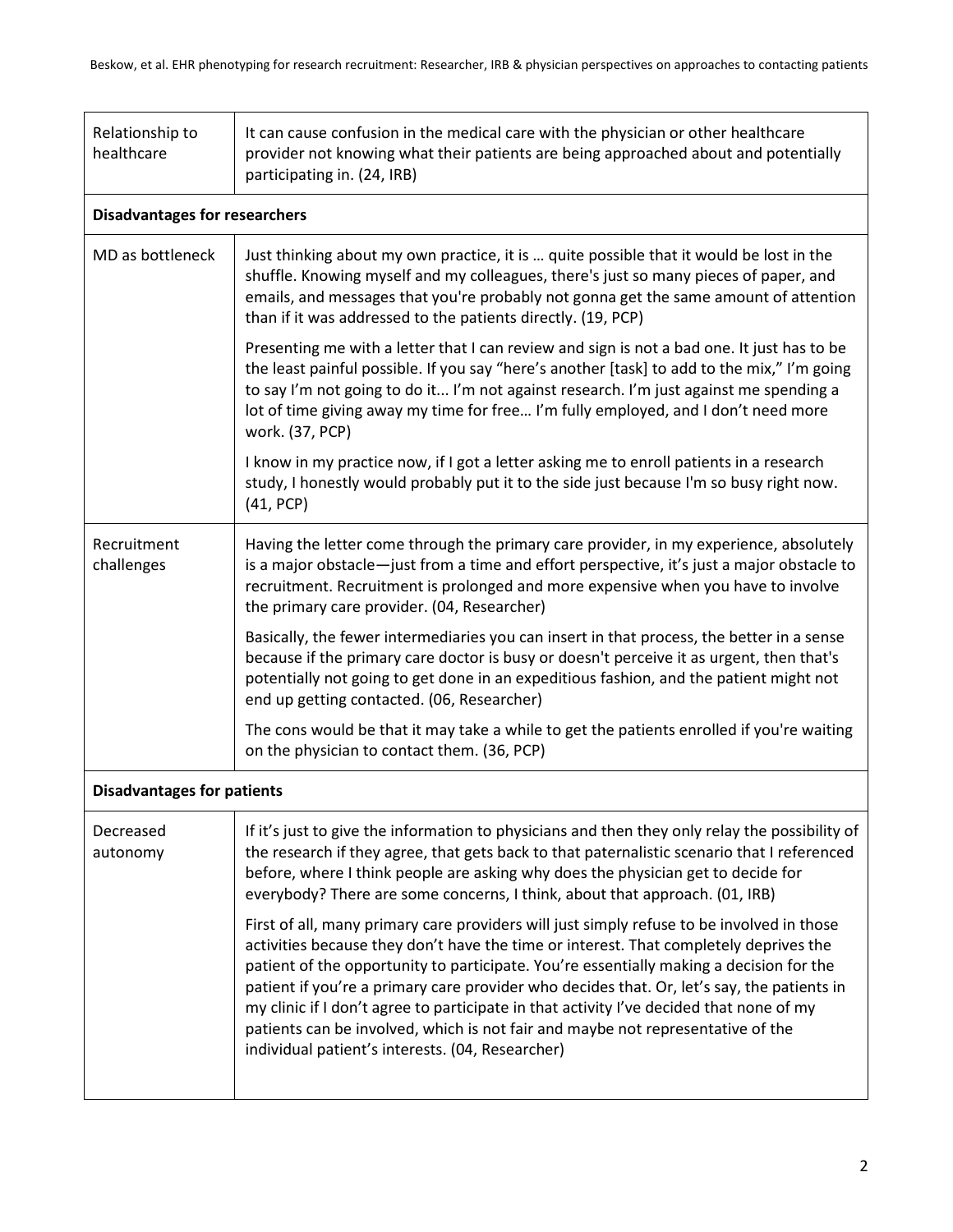Beskow, et al. EHR phenotyping for research recruitment: Researcher, IRB & physician perspectives on approaches to contacting patients

| <b>Direct Contact</b>                |                                                                                                                                                                                                                                                                                                                                                                                             |
|--------------------------------------|---------------------------------------------------------------------------------------------------------------------------------------------------------------------------------------------------------------------------------------------------------------------------------------------------------------------------------------------------------------------------------------------|
| <b>Advantages for researchers</b>    |                                                                                                                                                                                                                                                                                                                                                                                             |
| Efficiency                           | Another 'pro' is that keeping as few parties out of it as possible keeps things easier, so<br>you're not relying on other people You're the one that's actually doing it. You know<br>it's done in an appropriate way. (08, Researcher)                                                                                                                                                     |
|                                      | One advantage is that it's easier, it involves one less person. (15, PCP)                                                                                                                                                                                                                                                                                                                   |
|                                      | Sending a letter directly to patients appears to be a little bit more efficient, so I don't<br>have to get permission from other layers, so to speak. (32, Researcher)                                                                                                                                                                                                                      |
| <b>Advantages for patients</b>       |                                                                                                                                                                                                                                                                                                                                                                                             |
| Increased<br>autonomy                | My view of it is it's the patient's life, it's the patient's right to decide what they want to<br>do. Nobody owns them, their primary care doctor  or whoever. (07, Researcher)                                                                                                                                                                                                             |
|                                      | It provides [patients] the most direct chance to make their own independent decision. I<br>would think, for probably better or worse, they could be swayed by the physician, if [he<br>or she] were involved. If the patient got communicated with directly, they probably<br>would have it to sit with and figure out what they wanted to do based on their own<br>perspectives. (19, PCP) |
|                                      | There's value in contacting the patient directly because that way people can make their<br>own choice. I think most patients are capable of deciding whether or not they want to<br>be involved in research The pros of that is that people are independent. They can<br>make their own decisions. (41, PCP)                                                                                |
| <b>Disadvantages for researchers</b> |                                                                                                                                                                                                                                                                                                                                                                                             |
| Recruitment<br>challenges            | The cons of directly would be having the patient question what's happening, and<br>question research, and that sort of thing. Because the patient doesn't know you, they<br>may be less likely to agree to participate. (08, Researcher)                                                                                                                                                    |
|                                      | A patient might be less likely to enroll in the study if their physician didn't recommend it<br>or propose it to them. If the patient didn't have a relationship with this third party<br>maybe they'd be a little bit more wary of enrolling in a study versus if their doctor had<br>asked them about it. (13, PCP)                                                                       |
|                                      | The researcher would not have an ongoing relationship with the patient, and would<br>have, I think, a lot harder time getting any level of support or trust that would need to<br>be a part of that relationship. Getting that initiated would be harder for the researcher<br>going directly to the patient. (26, Researcher)                                                              |
|                                      | If you put in a cold call on virtually anything, buying stocks, buying insurance, or<br>participating in a research study, you're not going to get nearly as high an uptake as if a<br>trusted person is recommending the procedure or whatever. (37, PCP)                                                                                                                                  |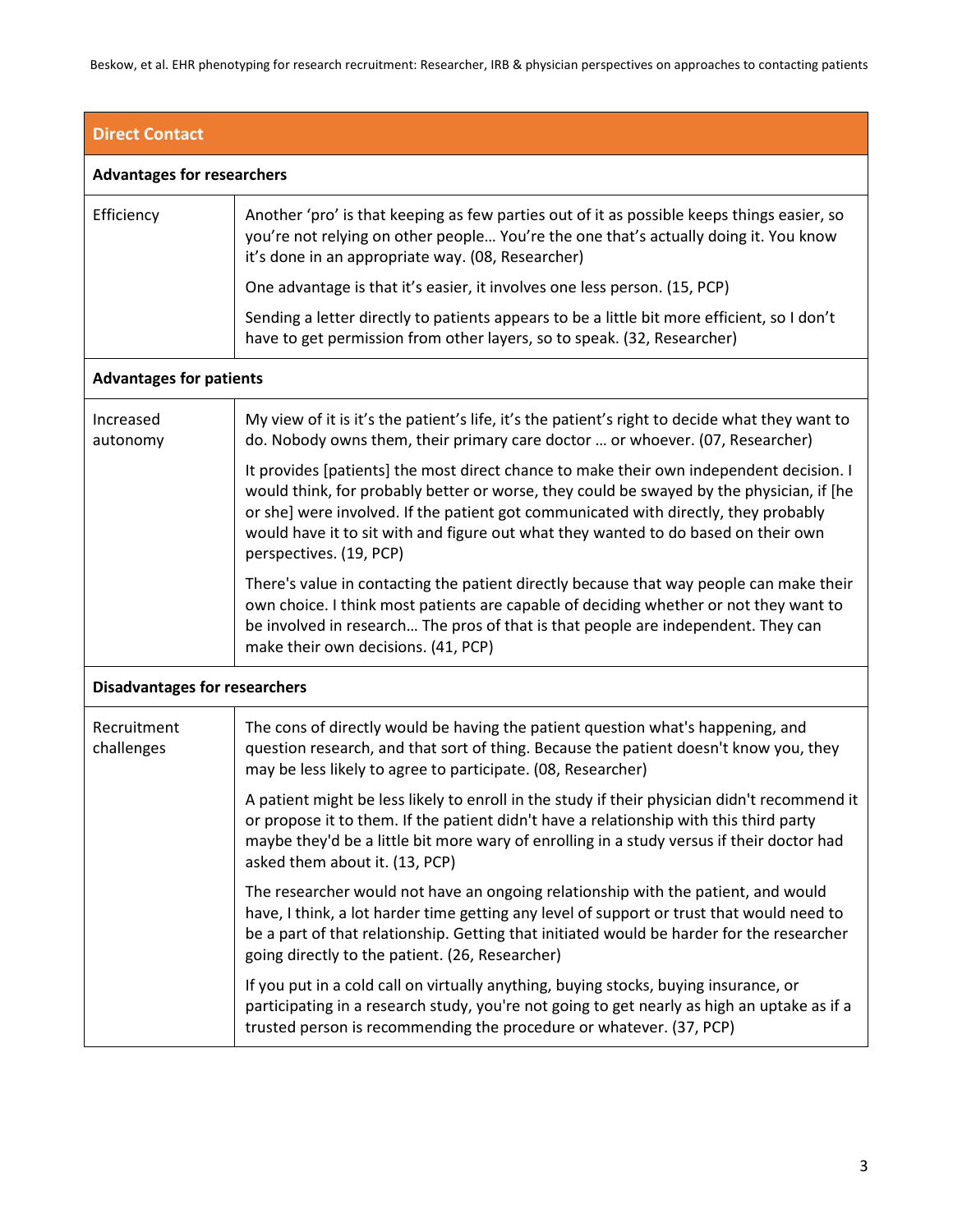| Disrupt MD-<br>researcher<br>relationships | Let's assume physicians don't even get a heads up that their patient's in a trial, and in<br>that case I think that can lead to bad relationships I think that cutting out a physician<br>entirely can lead to some bad feelings. (14, PCP)                                   |  |
|--------------------------------------------|-------------------------------------------------------------------------------------------------------------------------------------------------------------------------------------------------------------------------------------------------------------------------------|--|
| <b>Disadvantages for patients</b>          |                                                                                                                                                                                                                                                                               |  |
| Privacy concerns                           | The patient would [be] uncomfortable knowing that someone else was peeking through<br>their medical records. (21, Researcher)                                                                                                                                                 |  |
|                                            | Occasionally somebody is irritated that somebody there knows their diagnosis. (09,<br>Researcher)                                                                                                                                                                             |  |
|                                            | If the patient was not familiar with the organization doing the research, they might not<br>want to have someone reach out to them directly or they might feel like it's a violation<br>of their privacy rights. (13, PCP)                                                    |  |
| Disrupt MD-<br>patient<br>relationships    | The question there would be clinician-patient confidentiality. "Are they sharing my<br>information when they're not supposed to be, outside the scope of the clinical<br>practice?"  As a patient, I would be like, "why are you sharing my information?" (05,<br>Researcher) |  |

## B. RESPONSE REQUESTED

| Opt In                            |                                                                                                                                                                                                                                                                                                                                                                                                                                                                                                                |  |
|-----------------------------------|----------------------------------------------------------------------------------------------------------------------------------------------------------------------------------------------------------------------------------------------------------------------------------------------------------------------------------------------------------------------------------------------------------------------------------------------------------------------------------------------------------------|--|
| <b>Advantages for researchers</b> |                                                                                                                                                                                                                                                                                                                                                                                                                                                                                                                |  |
| Motivated participant<br>pool     | With an opt-in approach, you're going to end up with a population that really wants<br>to participate in the study. If they take the time to read the letter and call you to<br>express interest in the study and say they want to participate, that's a motivated<br>patient who's interested in participating and they're going to stick with the study<br>program most likely. You'll wind up with a group of patients that's really invested in<br>the study. (06, Researcher)                             |  |
|                                   | [Researchers] are going to have more engagement with somebody who says, "Yes,<br>I'm interested. Let's talk about this." If that patient ultimately enrolls in their study,<br>they're going to have a better, more involved, engaged participant in their study<br>and probably a better chance of somebody who adheres to the study procedures<br>and completes the study than if there's not even a starting point of them reaching<br>back out to the researchers to say, "Yes, I'm interested." (24, IRB) |  |
| <b>Advantages for patients</b>    |                                                                                                                                                                                                                                                                                                                                                                                                                                                                                                                |  |
| Respect for privacy               | It keeps the subject in the driver's seat. The opt-in approach, where they have to<br>actively follow up on it  would maximize the respect for their privacy. (01, IRB)                                                                                                                                                                                                                                                                                                                                        |  |
|                                   | That's most respectful to the time, privacy, and interest of the patient. That's the<br>most protective of the patient's just day-to-day life. (04, Researcher)                                                                                                                                                                                                                                                                                                                                                |  |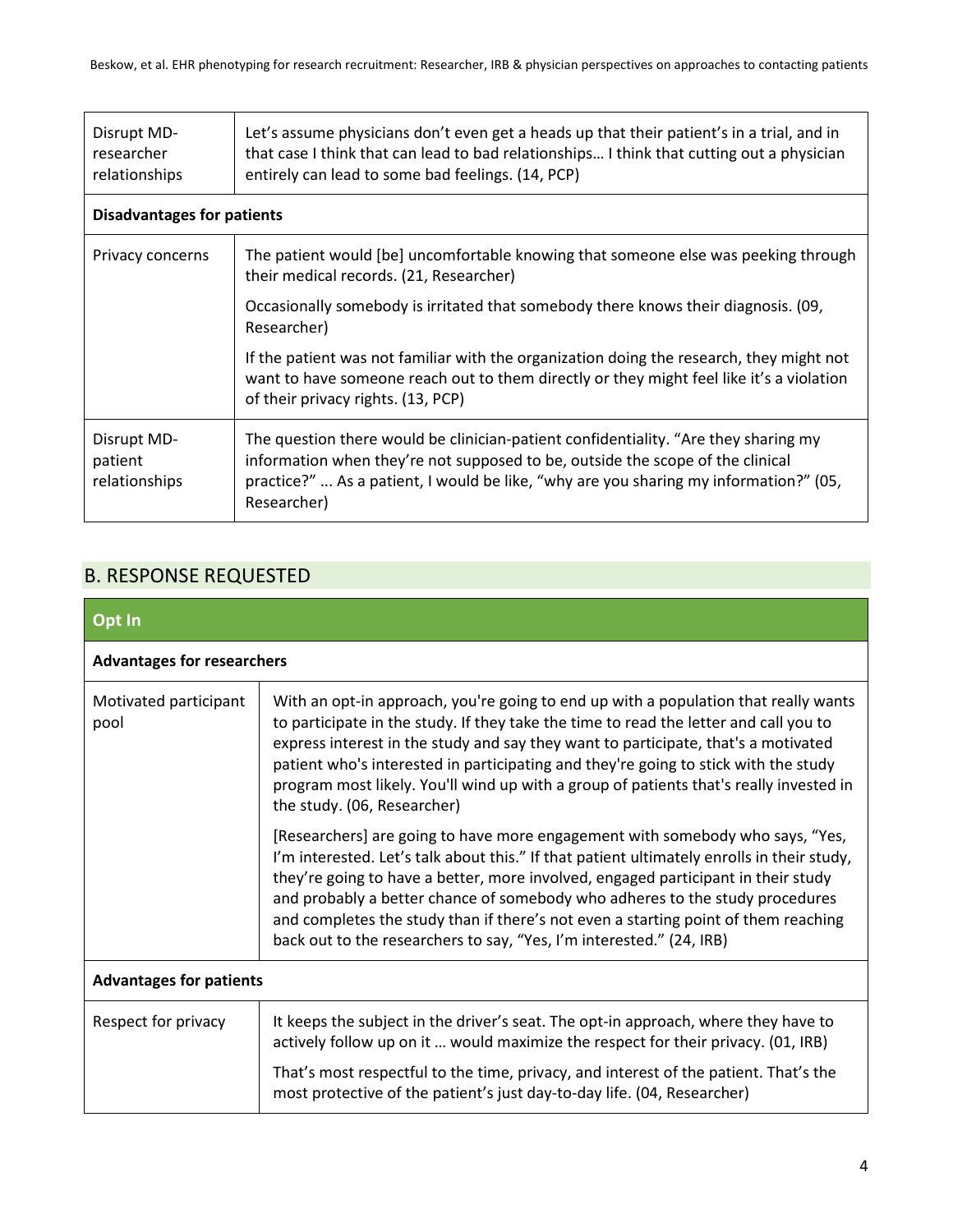| <b>Disadvantages for researchers</b>                      |                                                                                                                                                                                                                                                                                                                                                                                                        |  |
|-----------------------------------------------------------|--------------------------------------------------------------------------------------------------------------------------------------------------------------------------------------------------------------------------------------------------------------------------------------------------------------------------------------------------------------------------------------------------------|--|
| Inefficiency                                              | I think it's ethical, but from a study design standpoint, it's probably not the most<br>efficient way to do that. (15, PCP)                                                                                                                                                                                                                                                                            |  |
|                                                           | You have to wait on the patients and it's harder to get your recruitment. (21,<br>Researcher)                                                                                                                                                                                                                                                                                                          |  |
|                                                           |                                                                                                                                                                                                                                                                                                                                                                                                        |  |
| <b>Opt Out</b>                                            |                                                                                                                                                                                                                                                                                                                                                                                                        |  |
| <b>Advantages for researchers</b>                         |                                                                                                                                                                                                                                                                                                                                                                                                        |  |
| Efficiency                                                | The pros would be that you're likely to increase your participation rate. By not just<br>counting on the opt in, you're maximizing or at least increasing your chance that<br>people will actually hear about the study and have a chance to think about it. (01,<br>IRB)                                                                                                                              |  |
|                                                           | Another pro is that it's likely going to be a more representative population. So your<br>study population you end up will be more representative of the general populous<br>because you're less aggressively selecting a population that really wants to<br>participate in the study An opt-out approach is certainly more feasible and leads<br>to a more representative population, (06, Researcher) |  |
|                                                           | You're probably going to get a chance to get more doors open. (21, Researcher)                                                                                                                                                                                                                                                                                                                         |  |
|                                                           | The enrollment is likely to be higher. (30, IRB)                                                                                                                                                                                                                                                                                                                                                       |  |
| Contact with patients<br>otherwise missed                 | You'd probably speak directly to move a lot more people that way, because letters<br>sometimes get thrown out without being read, they don't reach the intended<br>person. (18, PCP)                                                                                                                                                                                                                   |  |
|                                                           | The advantage of that is that there's an opportunity to give them more information<br>with the phone call, and people who are indecisive or procrastinate might be<br>persuaded to participate. (35, PCP)                                                                                                                                                                                              |  |
|                                                           | It could potentially recruit more patients and it gives the patient the option, without<br>relying on the patient's initiative or memory to contact the researcher and say that<br>they would like to participate. (36, PCP)                                                                                                                                                                           |  |
|                                                           | The pros of that is that your research pool will be larger. Because if a patient<br>actively has to do something, they're probably not as likely to do it. (41, PCP)                                                                                                                                                                                                                                   |  |
| <b>Advantages for patients</b>                            |                                                                                                                                                                                                                                                                                                                                                                                                        |  |
| Opportunity to hear<br>about research (don't<br>miss out) | It helps to ensure adequate coverage and opportunity for individuals that might be<br>benefiting from the work and from the engagement, whereas basically the opt-in<br>approach kind of presupposes a level of interest that may not be there. (26,<br>Researcher)                                                                                                                                    |  |